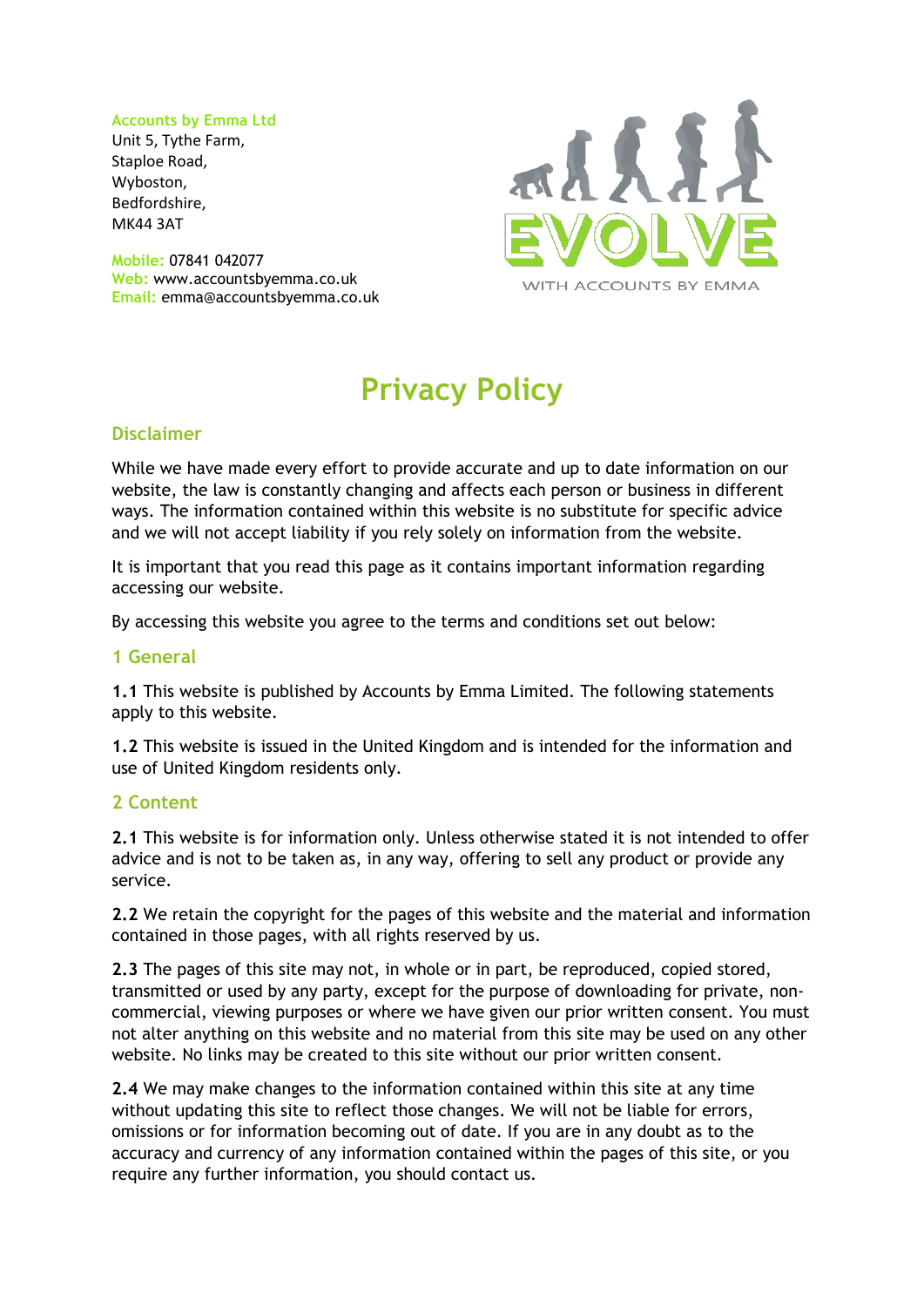## **3 Downloads**

**3.1** Any software is downloaded at your own risk. We do not warrant the suitability of any software which is downloaded and accept no liability for any problems with your computer that may arise as a result.

#### **4 Liability**

**4.1** We will not be liable for any claims, penalties, losses, damages, costs or expenses arising from the use of or inability to use, interruption or availability of, this website, its operation or transmission, computer viruses or any unauthorised access to or alteration of the website. We do not warrant that the contents of this website are compatible with all computer systems and browsers.

#### **5 Links**

**5.1** This website may provide links to other websites from time to time. Linked sites are not under our control and the provision of a linked site is not evidence of any endorsement by us of the material held there. We do not accept responsibility in any way for the content of any linked site, or any link contained within a linked site, or for any material you may encounter when you leave this website (whether knowingly, or not).

#### **6 Emails**

**6.1** We do not guarantee that any email sent to us will be received or that the contents will remain private during transmission. If you are concerned about this, please consider other means of communication. You are responsible for ensuring any electronic message or information you send to us is free from any virus or defect that may harm our systems in any way.

## **7 Personal Information**

**7.1** We will use any personal data you have given to provide product and service information requested and to keep you informed of any changes to that information. Any personal data which we collect, record or use in any way whether it is held on paper, on computer or other media will comply with the Data Protection Act 1998. We endorse and adhere to the Data Protection principles as set out in the Data Protection Act 1998. These principles are designed so that we undertake to ensure your data is:

- Fairly and lawfully processed
- Processed for limited purposes and not in a way incompatible with those purposes
- Adequate, relevant and not excessive
- Accurate and kept up to date
- Not kept for longer than is necessary
- Processed in line with the data subject's rights
- Kept secure
- Not transferred to a country which does not have adequate data protection laws

**7.2** When we collect any personal data from you, we will inform you why we are collecting your data and what we intend to use it for.